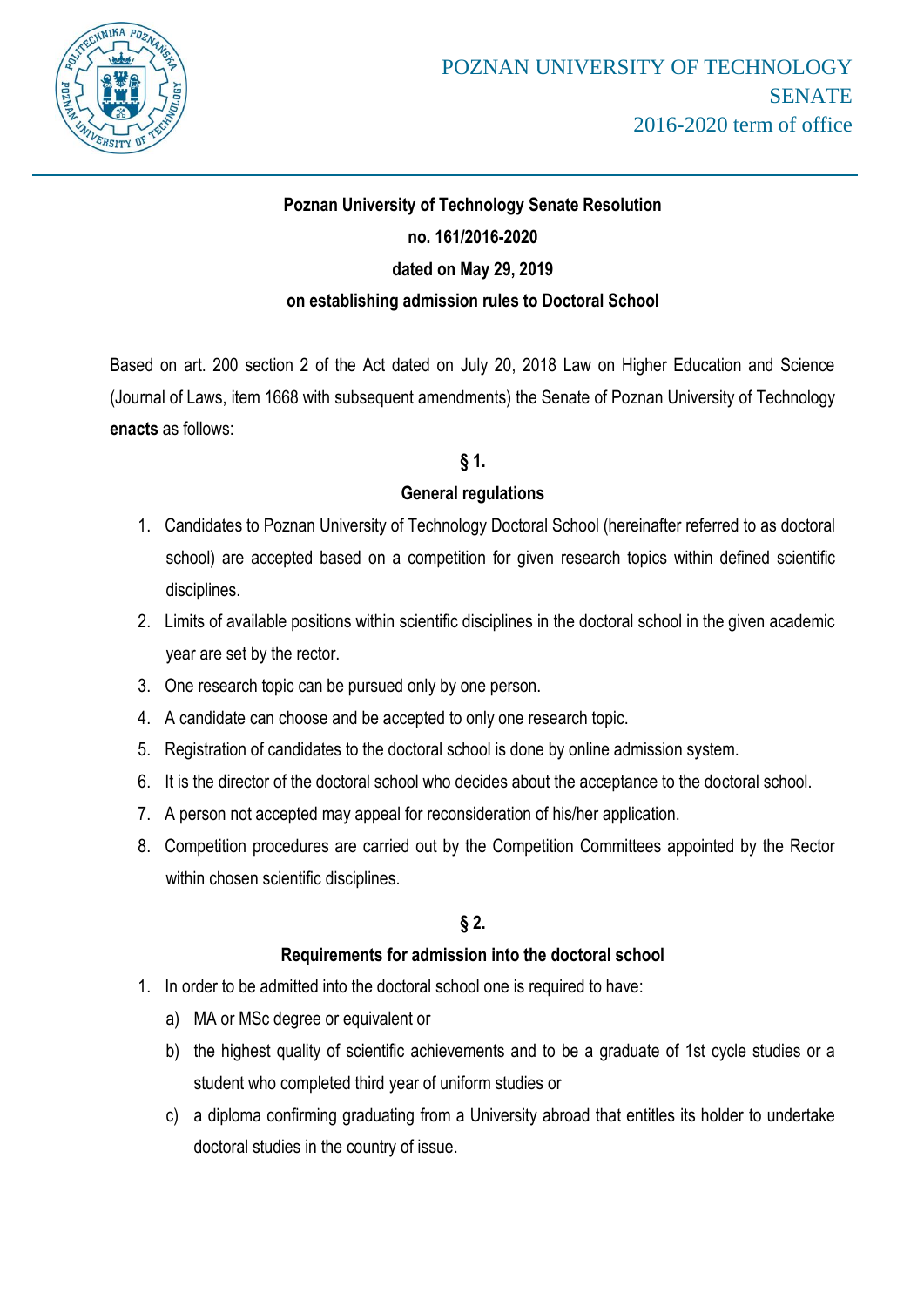2. It is allowed for a person who does not possess the qualifications described above in section 1, to enter the competition but he/she has to obtain the qualifications and confirm them with appropriate document prior to admittance into the doctoral school.

### **§ 3.**

### **Admission announcement**

- 1. List of suggested research topics is presented on the Poznan University of Technology website.
- 2. Admission announcement and doctoral school study program are announced publicly on the University website and in the Public Information Bulletin no later than 5 months prior to the start of admission procedure.
- 3. Admission announcement contains at least:
- a) candidate's formal requirements description,
- b) information on admission and application process,
- c) information on the limits of available positions in the given scientific disciplines,
- d) list of suggested research topics,
- e) information on the mode of conducting admission interview online,
- f) information on application process deadline,
- g) information on competition results deadline.

# **§ 4.**

# **Required documents**

- 1. A candidate to the doctoral school submits the following documents according to the regulations set in the admission announcement:
- a) application for admission to the doctoral school,
- b) document confirming qualifications:
	- 1) university diploma with supplement or
	- 2) university graduation certificate or
	- 3) university diploma or certificate obtained abroad that entitles its holder to undertake doctoral studies in the country of issue
		- with apostille if a country of issue is a party to the Hague Convention of 5 October 1961 abolishing the requirement of legalization for foreign public documents (Journal of Laws of 2005, no. 112, item 938) or
		- with legalization certificate in all other cases legalization is done by Polish consular office in the country of diploma issue

and transcript (grade report) that entitles its holder to undertake doctoral studies together with official grading scale, if it is not displayed at the transcript, confirmed by the University where a student graduated from,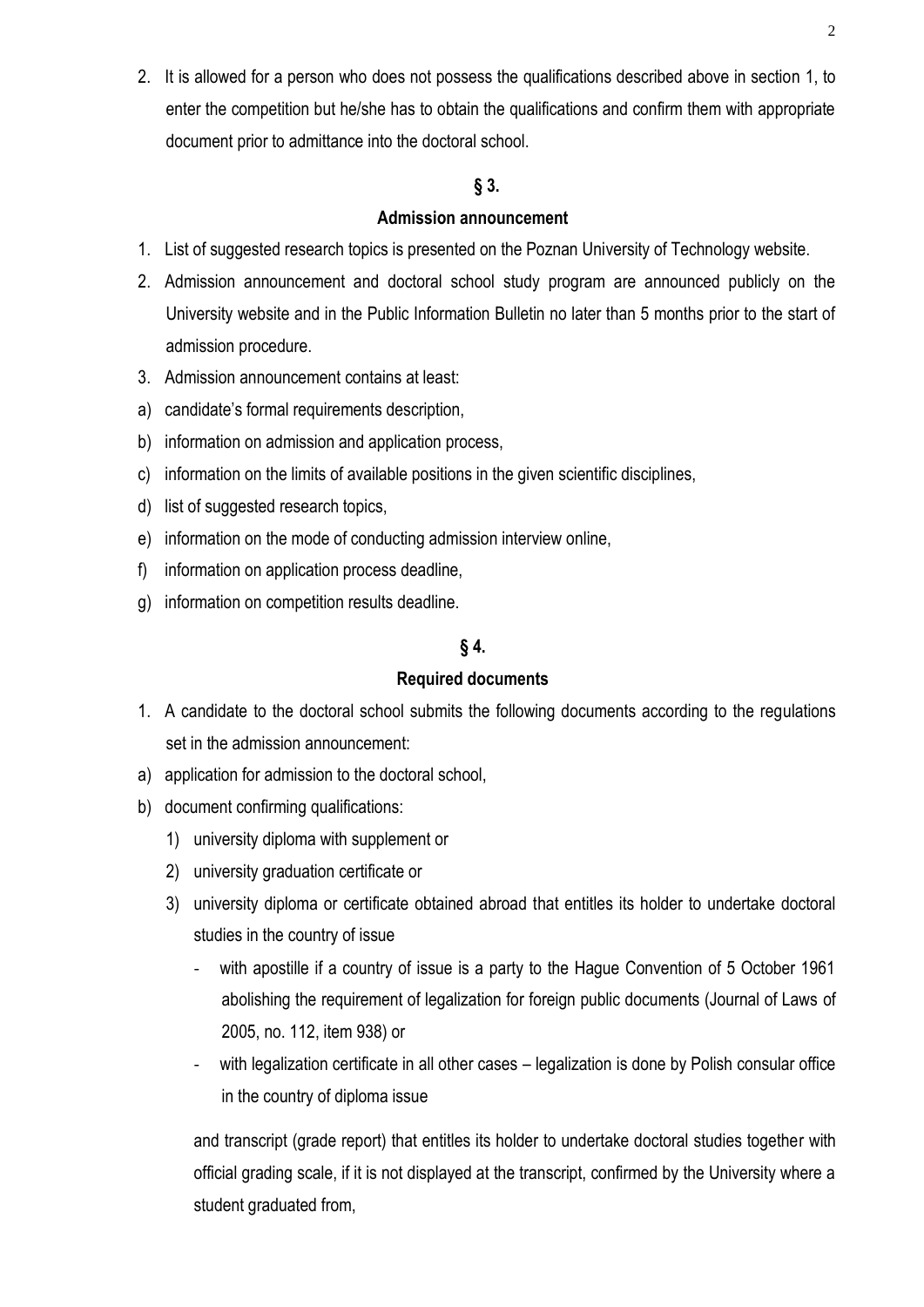- c) resume containing personal data with course of education and/or employment,
- d) motivation letter containing short description of interests, scientific achievements, list of publications, information about scientific activity involvement (scientific clubs membership, scientific conferences participation, internships and trainings, awards and distinctions), other achievements and reasons for undertaking doctoral studies,
- e) declaration of chosen research topic from available list together with a consent from a potential PhD thesis supervisor (attachment no. 1),
- f) description of proposed individual research plan proving ability to implement chosen research topic (attachment no. 2),
- g) a photograph
- h) additionally for foreigners:
	- document confirming that the stay in Poland is legal,
	- proof of health insurance.
- 2. The documents must be in Polish or English language or must be translated into Polish or English by a sworn translator or equivalent in the country of issue.

### **§ 5.**

### **Competition procedure**

- 1. Competition Commission has at least three members. Head of Competition Commission is either doctoral school director or a person appointed by him/her that has at least associate professor degree. Potential PhD thesis supervisor and a representative of PhD students designated by Poznan University of Technology PhD Students Council may be non-voting members of the Competition Commission.
- 2. Candidate's admission to the doctoral school is based on competition procedure except in the cases specified § 7 and 8 herein.
- 3. Competition procedure is based on evaluation of candidate's submitted documents and interview.
- 4. Evaluation of submitted documents concerns:
	- a) candidate's achievements, including learning outcomes, scientific publications, patents, utility models, trademarks, industrial designs, scholarships, awards and distinctions concerning scientific research or student activity or other achievements (0-5 points),
	- b) candidate's experience, including participation in conferences, workshops, trainings, internship, research and commercial projects as well as international mobility and work experience (0-5 points),
	- c) description of proposed individual research plan (0-5 points).
- 5. In order to be allowed to attend the interview, a candidate has to receive at least 8 points from evaluation of above documents.
- 6. A candidate receives information about being admitted to the interview in the admission system.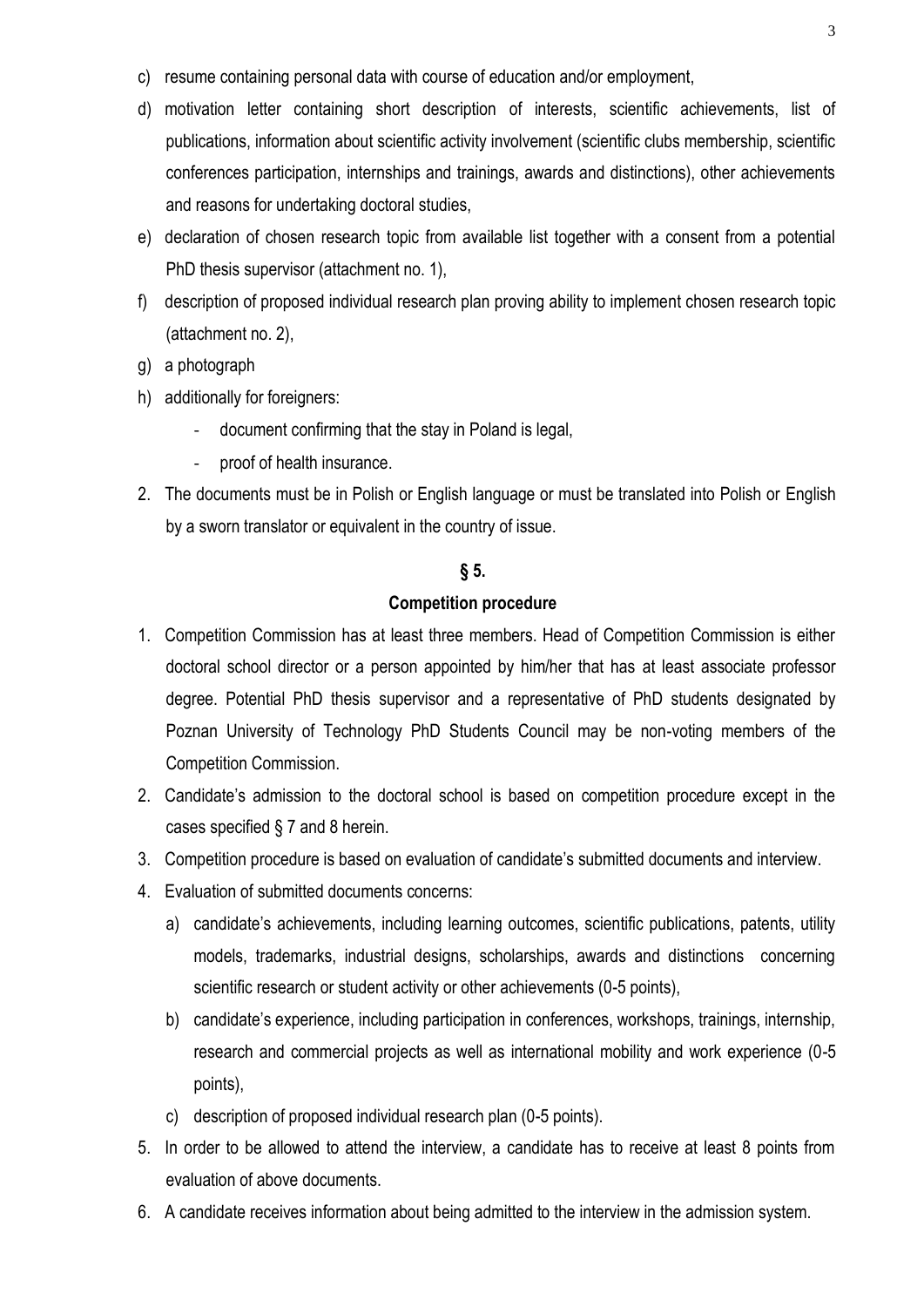- 7. During the interview the following criteria are evaluated:
	- a) experience and candidate's most important achievements (0-5 points),
	- b) candidate's knowledge, abilities and competencies in a chosen scientific discipline (0-5 points),
	- c) candidate's knowledge of a chosen research topic and candidate's plans concerning its implementation (0-5 points).
- 8. Candidates with disabilities can apply for adjusting the form, dates and time of the interview to their justified needs.

### **§ 6.**

#### **Competition procedure results**

- 1. A candidate is accepted to the doctoral school based on the results of the competition procedure.
- 2. Candidates are accepted to the doctoral school in number that corresponds with limits in a given scientific discipline, according to the place on the ranking list made based on the results of competition procedure.
- 3. Individual results of admission procedure are available for a candidate in the admission system.
- 4. The list of candidates admitted to the doctoral school is announced publicly on the Poznan University of Technology website.
- 5. Candidates with incomplete set of documents are asked to complete them. A candidate is required to submit appropriate diploma after receiving it without any delay.
- 6. Candidates who are required to apply for a visa may be ensured to receive conditional entry to the PhD students' list that does not entitle them to receive a scholarship.
- 7. Admission to the doctoral school is done by registering entry into the list of PhD students.
- 8. A person admitted to the doctoral school begins education and acquires PhD student rights at the moment of oath taking.

#### **§ 7.**

#### **Transfer**

- 1. A candidate may be admitted to the doctoral school based on a transfer from the other doctoral school.
- 2. Application for admission into the doctoral school based on a transfer is possible for PhD students who:
	- a) passed at least first semester of education in other doctoral school,
	- b) fulfilled all obligations resulting from regulations applicable at the University and the doctoral school that he/she leaves,
	- c) obtained positive opinion from the doctoral school where the education was completed and from the current PhD thesis supervisor,
	- d) submitted documents described §4 section 1 herein.